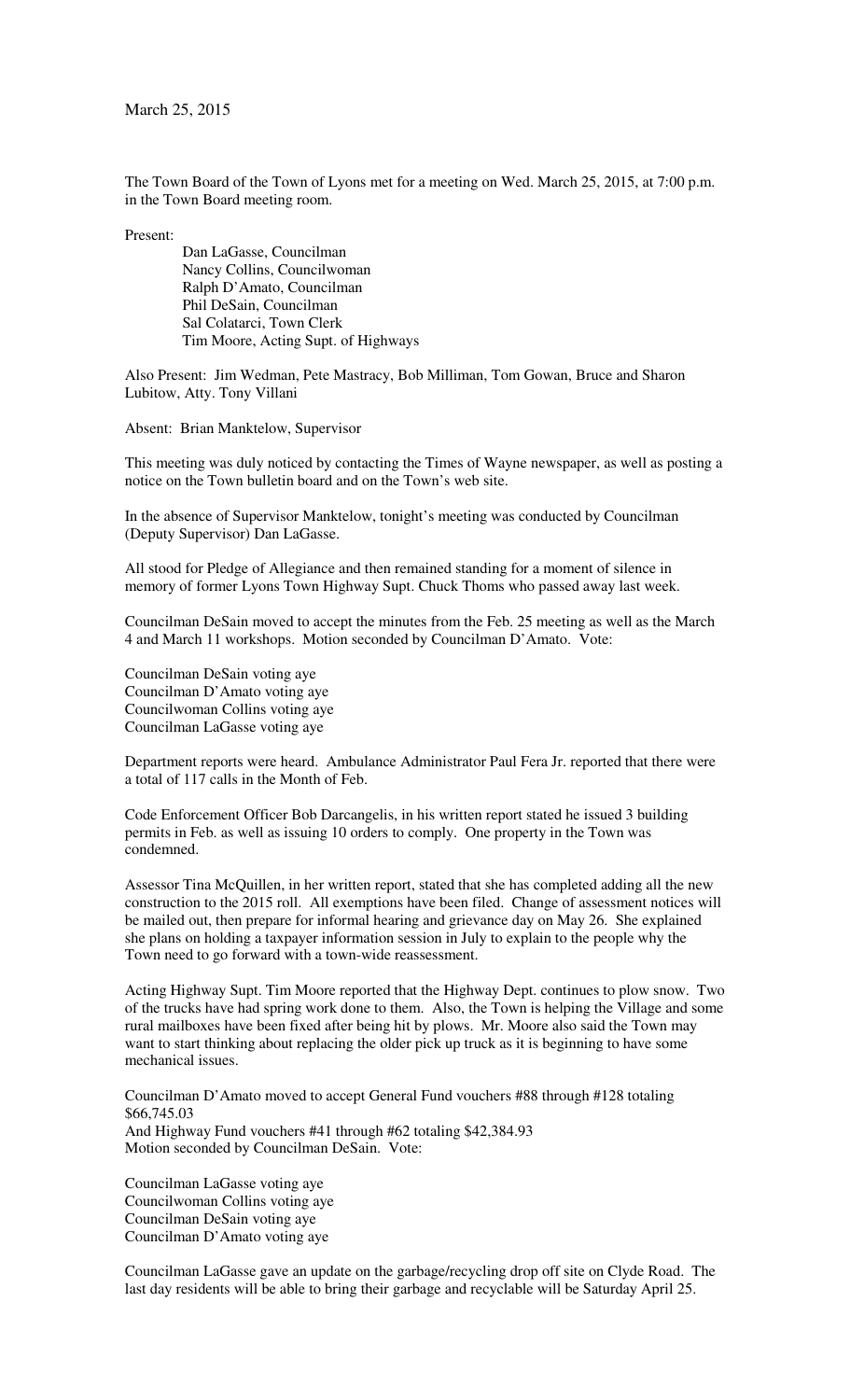The site is no longer taking the electronic items. An ad will appear in the paper and more information is available on the Town's web site. Also, Councilman D'Amato moved to spend \$96.00 for two signs to be placed at the location indicating that the site is closed effective April 25, 2015. Motion seconded by Councilwoman Collins. Vote:

Councilman D'Amato voting aye Councilwoman Collins voting aye Councilman DeSain voting aye Councilman LaGasse voting aye

Councilman LaGasse stated he received a phone from Ambulance Administrator Paul Fera Jr. last week indicating the 2003 Ford Explorer "Fly Car" was involved in an accident. The insurance company wants to total the vehicle and cut a check to the Town for \$3,934.00. After a discussion, Councilman D'Amato moved to accept the insurance companies check and to have the car removed from storage at Jim's Mobile Station. Motion seconded by Councilman DeSain. Vote:

Councilman D'Amato voting aye Councilman DeSain voting aye Councilwoman Collins voting aye Councilman LaGasse voting aye

Councilman LaGasse then discussed a recent correspondence from Mr. Bob Stopper concerning what he would like to see done along the Lyons canal bank/dock. The main concern from Mr. Stopper and Dan Crane, Supt. of the NYS Canal Corp. Section 6 is the retaining wall on the low profile wooden dock on the north side of the canal. It is composed of 6x6 timbers. How deep the timbers extend into the ground is not known and it's also not known if the timbers are anchored under concrete. The wooden step railing anchors are not safe and could be pushed over if someone leaned against it. Also, sections of the fender/bumper planking are missing, rotted and contain loose protruding bolts. It is hoped the NYS Canal Corp can assist with the fender/bumper installation.

Councilman LaGasse then discussed the out-come of a recent meeting with the Wayne County Water and Sewer Department, He outlined various topics discussed including how much assistance the Authority will receive from the then former Village DPW crew, what equipment may or may not be turned over for usage, and the need to create water and sewer districts. As the creation of such districts is the responsibility of the Town, Atty. Tony Villani explained that there was a delay in forming said districts because the Town was waiting to get an opinion from the State on just how this would be done. The districts need to be in place by June 1, 2015. After numerous phone calls and letters, the Department of State has informed the Town that the districts would be created simply by operation of law; meaning the once Village boundaries, would be one whole district and any other water districts already in the Town, i.e. Gristmill, Westphal, would be other districts. Mr. Villani explained that he still wants to make sure the State Attorney General's Office and the Comptroller's Office agrees with the State Departments opinion, but believes there will be no problem having the districts in place by June 1, 2015. The Town Assessor is also working to help create needed sewer districts.

The Board then discussed the possibility of adopting a local law that would remove the residency requirement of the Code Enforcement Officer and the Animal Control Officer working for the Town of Lyons. Atty. Villani explained a simple Public Hearing on the matter is all that's required to pass the local law. After discussion, Councilwoman Collins moved to hold the Public Hearing on Wed. April 8, 2015 at 7:15 in the Town Board Room. Motion seconded by Councilman DeSain. Vote:

Councilwoman Collins voting aye Councilman DeSain voting aye Councilman D'Amato voting aye Councilman LaGasse voting aye

Notice of Public hearing will be published in the Times of Wayne newspaper, the Town bulletin board and the Town web site.

At 8 p.m., Councilman D'Amato moved to go into executive session to discuss a possible employment issue. Motion seconded by Councilman DeSain. Vote:

Councilman D'Amato voting aye Councilman DeSain voting aye Councilwoman Collins voting aye